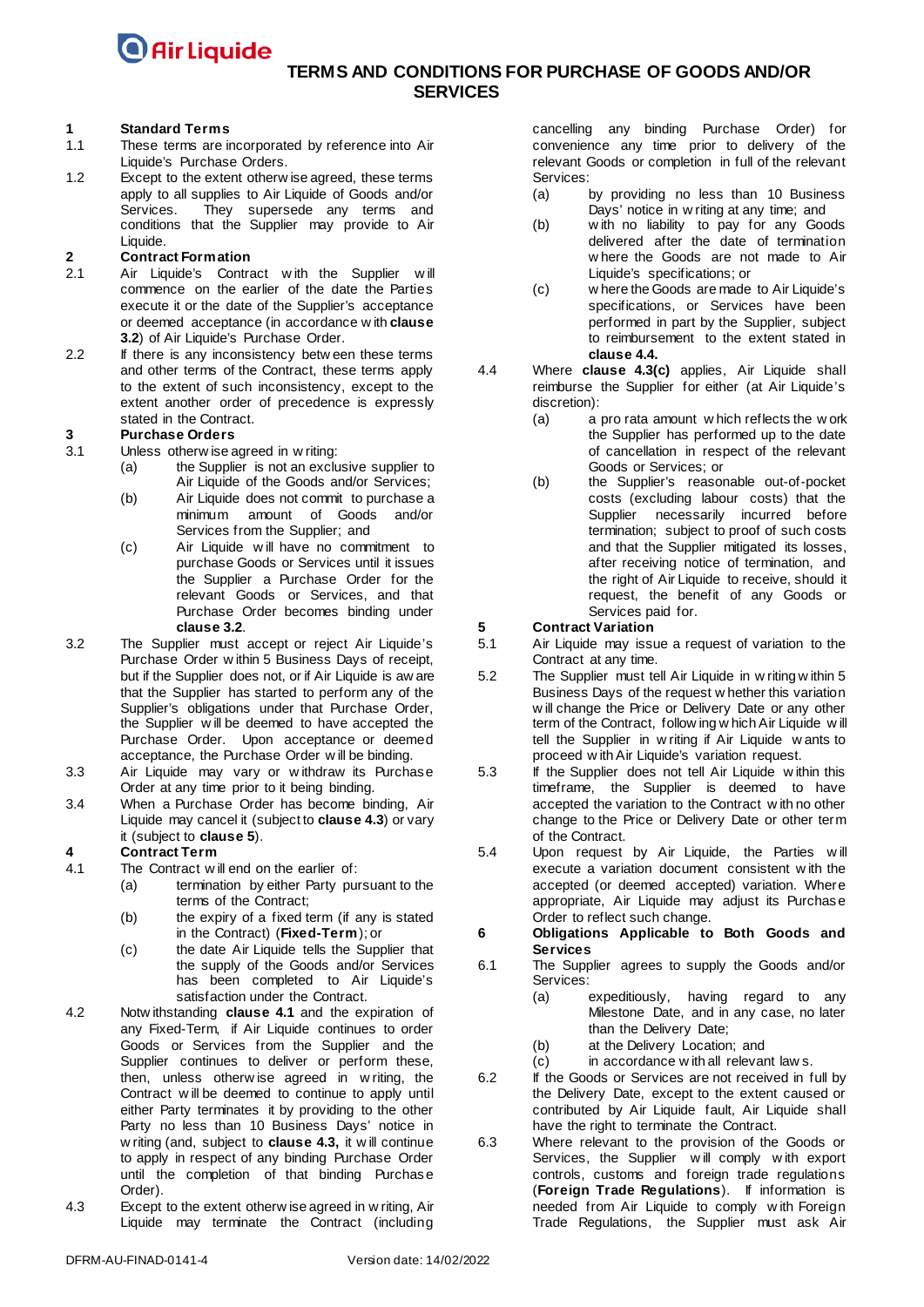Liquide in w riting w ithin a reasonable period after receipt of Air Liquide's Purchase Order, and Air Liquide w ill endeavour to provide it (subject to any law s or embargos/sanctions).

#### **7 Warranties and Obligations Only Applicable to Supply of Goods**

- <span id="page-1-2"></span>7.1 The Supplier w arrants that:
	- (a) it may law fully supply the Goods to Air Liquide, they are at the time of delivery free of encumbrances and Air Liquide will have quiet possession of the Goods supplied;
	- (b) the Goods w ill correspond to any specification issued by Air Liquide and agreed by the Supplier;
	- (c) w here Goods are supplied by reference to any sample or description, they w ill correspond w ith such sample or description;
	- (d) the Goods are fit for purpose, new and of merchantable and acceptable quality and free from defects in design, materials and w orkmanship; and
	- (e) the Goods w ill comply w ith relevant laws and applicable industry standards including any relevant law s in the place of manufacture of the Goods, including in relation to:
		- (i) their safety, manufacture, packaging, labelling, transportation and sale; and
		- (ii) their nature, substance, quality, w eight and measurement.
- <span id="page-1-3"></span>7.2 In the case of Goods to be re-supplied by Air Liquide to end users in Australia, the Supplier w arrants that the Goods meet applicable consumer guarantees under Schedule 2 of the *Competition and Consumer Act 2010* (Cth) and the corresponding provisions of the applicable state *Fair Trading Acts* (**Australian Consumer Law** or '**ACL**'), or (w here the Goods are being delivered in New Zealand) the *Consumer Guarantees Act 1993*  (NZ) (**CGA**), and (if and to the extent applicable) that any w arranty against defects provided w ith respect to the Goods meets the ACL or CGA requirements.
- 7.3 If the Supplier supplies Air Liquide with something that the Supplier has not manufactured or created, the Supplier assigns to Air Liquide the benefit of any w arranty or entitlement that the manufacturer or creator or other supplier has granted the Supplier under any contract or by law , to the extent that the benefit of any w arranty or entitlement is assignable. To the extent that such w arranty or entitlement cannot be assigned, the Supplier authorises Air Liquide to take such action to enforce such w arranty or entitlement in the name of the Supplier against the manufacturer or such other person.
- 7.4 The Supplier must provide all information (including by w ay of training of Air Liquide's Representatives) relating to the Goods as required by law , including WHS Law s, and as otherw ise reasonably required by Air Liquide. This information shall include any operator manual, parts books and other<br>instructional documentation relevant to the instructional documentation operation, use and maintenance of the Goods.
- 7.5 Unless otherw ise stated in the Contract: (a) the Supplier must safely and securely
	- pack and prepare the Goods for shipment.

They must be labelled w ith the order date, Air Liquide's Purchase Order number, the Delivery Location and Air Liquide Contract Representative's name. If Air Liquide asks, the Supplier must dispose of all packaging at the Supplier's cost; and

- (b) the Supplier must arrange transport for and deliver the Goods, at the Supplier's cost (including any duties and any other transport-related costs) to the Delivery Location.
- 7.6 Air Liquide's Representative must upon delivery sign the Supplier's delivery docket that includes a description of the Goods and the Purchase Order number. The Supplier must give Air Liquide a copy of this. Except as otherw ise agreed in the Contract, Goods are not to be delivered in instalments and they must not be left unattended at the Delivery Location.
- <span id="page-1-0"></span>7.7 Risk in the Goods w ill not pass to Air Liquide until signing of the Supplier's delivery docket under **clause [7.7](#page-1-0)** and completion of Acceptance Testing under **clause [7.8](#page-1-1)** (w here applicable) to the satisfaction of Air Liquide. passes to Air Liquide upon delivery to Air Liquide or upon Air Liquide paying for them, w hichever is earlier.
- <span id="page-1-1"></span>7.8 If required by Air Liquide, the Goods must successfully complete Acceptance Testing. Air Liquide may carry out the Acceptance Testing or require the Supplier to do so (at the Supplier's cost) at the Delivery Location or elsew here. Where Acceptance Testing is required, acceptance occurs after the delivered Goods have successfully completed Acceptance Testing. In no event shall Air Liquide be considered to have accepted Goods prior to fully inspecting them or prior to completion of any applicable Acceptance Testing. Air Liquide w ill seek to inspect delivered Goods and to conduct Acceptance Testing (if not agreed to be carried out by the Supplier) as soon as practicable in the normal course of business.
- 7.9 If the Goods fail Acceptance Testing or otherw ise do not comply w ith the Contract, Air Liquide may decide to reject all or some of them. The Supplier must, at the Supplier's cost and if Air Liquide asks, remove the rejected Goods, refund any payment Air Liquide has made, and/or repair or replace them as directed by Air Liquide. successful completion of Acceptance Testing or other acceptance of the Goods, Air Liquide retains the right to reject the Goods and to enforce Air Liquide's other rights under the Contract if, after fuller inspection or use, Air Liquide otherw ise becomes aw are of any Defects in the Goods.
- **8 Warranties and Obligations Applicable to Performance of Services**
- <span id="page-1-4"></span>8.1 The Supplier w arrants that the Services will:
	- (a) correspond to any specification issued by Air Liquide and agreed by the Supplier;
	- (b) be fit for purpose;
	- (c) be provided w ith all due skill, care and diligence; and
	- (d) comply w ith relevant law s and applicable industry standards.
- 8.2 The Supplier must supply the Services (including any Deliverables):
	- (a) in accordance w ith the Service Levels;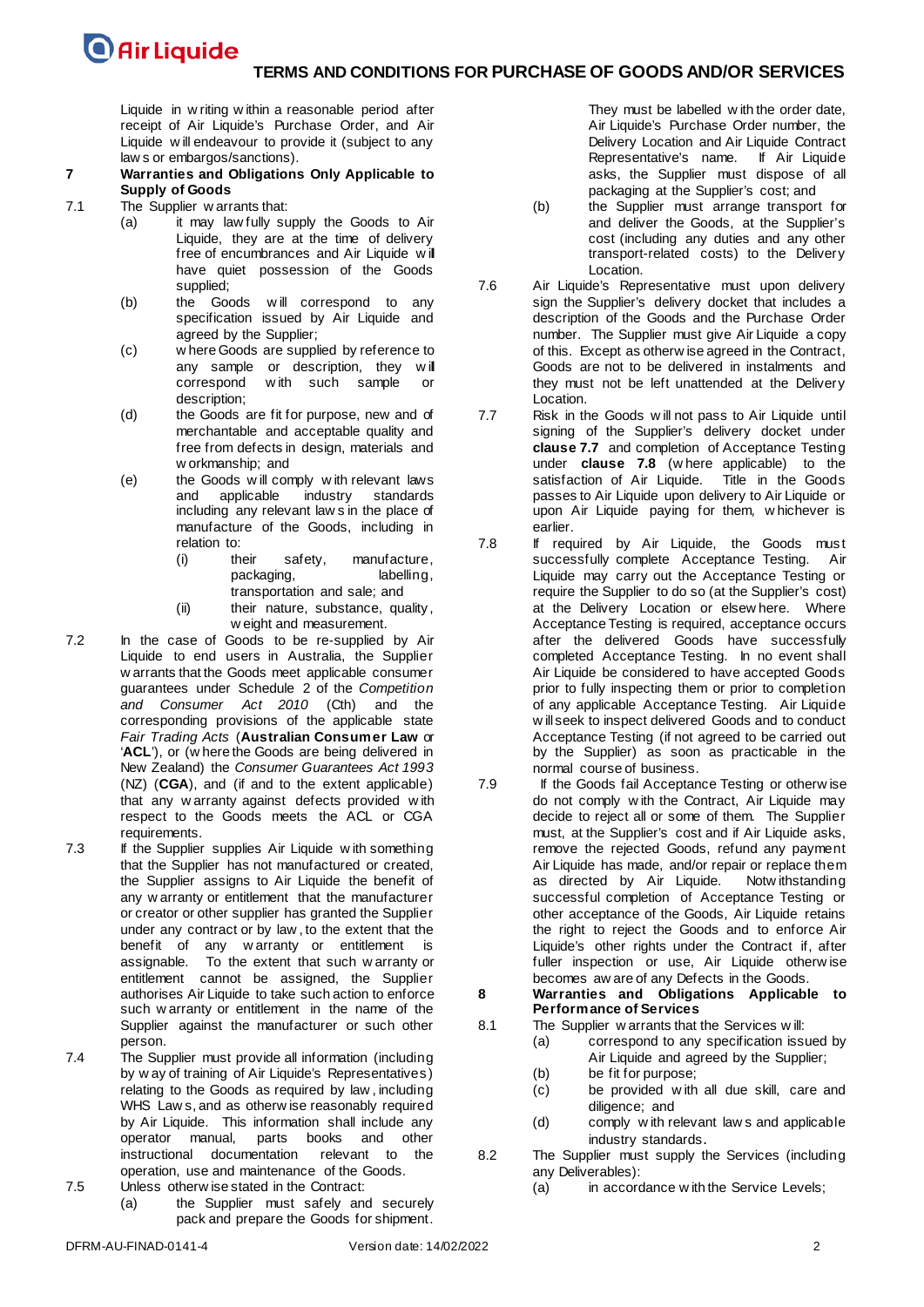### **TERMS AND CONDITIONS FOR PURCHASE OF GOODS AND/OR SERVICES**

- (b) in accordance w ith Air Liquide's reasonable directions as advised from time to time;
- (c) using the Key Personnel (or, if the Key Personnel cannot do so or none are identified in the Contract), other suitably experienced people approved by Air Liquide (acting reasonably); and
- (d) w here applicable, ensuring that the Services are free of any computer virus, disabling device or code, or other harmful or destructive code.
- 8.3 Where the Delivery Location for Services is Air Liquide's site:
	- (a) Air Liquide w ill give the Supplier nonexclusive access at the site for the Supplier to supply the Services;
	- (b) upon request, the Supplier and the Supplier's Representatives must comply w ith any relevant site induction and safety process applicable at the site prior to entering it;
	- (c) the Supplier must comply w ith Air Liquide's policies and procedures advised to the Supplier in advance in w riting w hich are relevant to the performance of the Services, including the Air Liquide Life Saving Rules, a document w hich sets out clear and simple "*do's and don'ts*" concerning activities w ith high potential safety risk and which is available at [https://industry.airliquide.com.au/safety;](https://industry.airliquide.com.au/safety)
	- (d) the Supplier must not interfere with activities or operations of Air Liquide or its Representatives at the site; and
	- (e) the Supplier must ensure that, after the performance of the Supplier's activities, the Supplier leaves Air Liquide's site secure, clean, orderly and fit for Air Liquide's immediate use.
- <span id="page-2-0"></span>8.4 If:
	- the Supplier know s or suspects that it is not; or
	- (b) Air Liquide believes the Supplier is not (or, in the future, may not be)

compliant w ith the requirements of the Contract so far as the Services, the Supplier must immediate ly tell Air Liquide (w here applicable), and otherw ise take all steps necessary (including any w hich are mandated by Air Liquide in any Rectification Plan)<br>to achieve compliance. Compliance with this to achieve compliance. **clause [8.4](#page-2-0)** does not prejudice Air Liquide's other rights in the Contract.

- 8.5 Air Liquide is not liable to pay the Supplier for the Services until Air Liquide has had a reasonable opportunity to check that the Services (including any Deliverables) are supplied according to the Contract. Even after providing the Supplier notice of acceptance, Air Liquide retains other rights under the Contract in the event Air Liquide later becomes aw are of any Defects in the Services.
- 8.6 If Air Liquide gives the Supplier access to Air Liquide's systems (for example, computer or communications):
	- (a) Air Liquide may revoke access at any time and for any reason and the Supplier w ill not be held liable for any breach of the Contract w hich results only because of the Supplier's access being revoked by Air Liquide;

(b) the Supplier w ill comply w ith Air Liquide's policies and directions in relation to Air Liquide's systems, w hich Air Liquide can amend at any time. Air Liquide w ill provide the Supplier w ith up-to-date copies of Air Liquide's policies.

## **9 Defects**

- <span id="page-2-1"></span>If there are Defects w hich are notified by Air Liquide to the Supplier during the Defects Liability Period:
	- (a) the Supplier must fix them and the cause(s) w ithin the timeframe Air Liquide reasonably requests (depending on the consequences to Air Liquide's business) and, if the Supplier does not do so, then w ithout prejudice to any other right Air Liquide has and at the Supplier's risk, cost and expense, Air Liquide w ill do w hat is reasonably necessary (in Air Liquide's opinion) to fix the Defect (including, for example, engaging third parties to do the w ork);
		- (b) if Goods and/or Services are fixed according to **clause [9.1\(a\)](#page-2-1)**, the Defects Liability Period for them w ill be extended by a period equal to that of the original Defects Liability Period, commencing on the date on w hich the repair or replacement is completed; and
		- (c) if the Supplier organises a Defect to be fixed, in so doing, the Supplier must minimise disruption to Air Liquide's business.

## **10 Indemnities**

- Without limitation to any other right Air Liquide has, the Supplier indemnifies Air Liquide for Air Liquide's Costs from:
	- (a) injury, loss or damage to any person or property due to the Supplier's (including the Supplier's Representatives) act or omission in connection w ith the Contract;
	- (b) any breach by the Supplier of the Contract including any w arranty; and
	- (c) any negligent or w rongful act or omission by the Supplier (including by the Supplier's Representatives) in connection w ith the Contract,

except to the extent they result from Air Liquide's (including its Representatives) negligent act or omission or breach of the Contract.

10.2 Air Liquide is not liable for any indirect, punitive or consequential loss, penalties, interest, loss of profits, revenue, savings, expectation or opportunity, lost production, product development and engineering costs, tooling, administration costs or similar losses in connection w ith the Contract or the Supplier's claims for similar losses.

## **11 Price and Payment**

- The Supplier must not increase the Price, unless Air Liquide has agreed to the increase in w riting.
- 11.2 Except as otherw ise agreed in w riting, the Supplier must only invoice Air Liquide w hen the Goods have been received by Air Liquide and/or the Services completed according to the Contract (if any).
- 11.3 Provided that the Supplier has complied w ith the Contract, and the Supplier invoices Air Liquide no later than 12 months after the delivery of the Goods or the performance of the Services, Air Liquide w ill pay the Supplier the Price for the Goods and/or Services. Air Liquide reserves the right to reject invoices issued later than that this.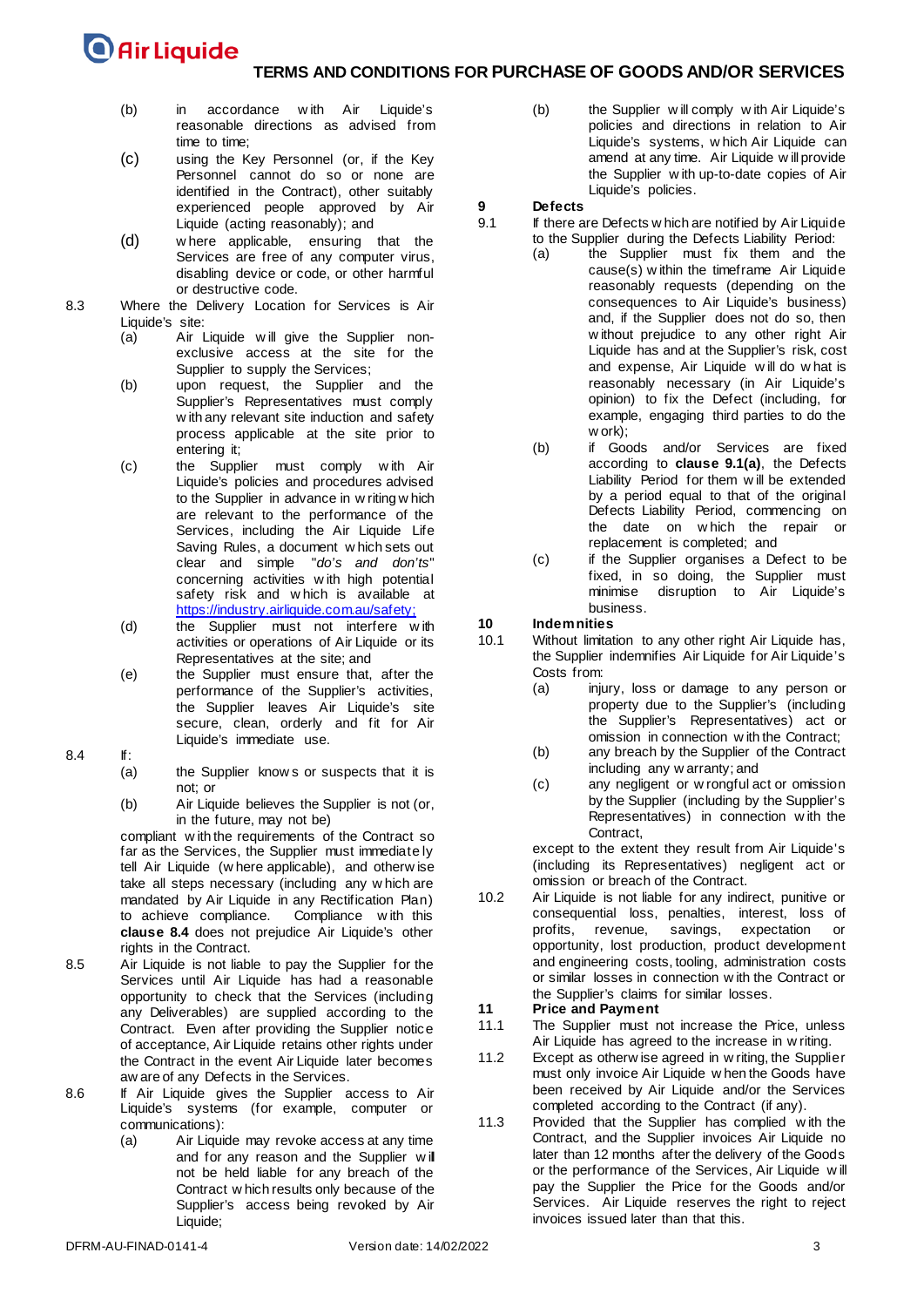### **TERMS AND CONDITIONS FOR PURCHASE OF GOODS AND/OR SERVICES**

- 11.4 If Air Liquide has provided notice of Defects under **clause [9.1](#page-2-1)**, Air Liquide is not liable to pay the Supplier the relevant Price, until the Defects are fixed to Air Liquide's reasonable satisfaction and according to the Contract.
- <span id="page-3-6"></span>11.5 The Supplier's invoices must comply w ith applicable GST Law s and refer to Air Liquide's Purchase Order number. The Supplier's invoice must include, or be accompanied by, a breakdow n of the quantity and unit Price for the Goods and/or Services received and invoiced at each Delivery Location during the relevant period, together w ith any other information reasonably specified by Air Liquide to verify the amount ow ing to the Supplier or to facilitate payment through Air Liquide's payment system.
- 11.6 The Supplier must (at its cost) use any procurement system notified to the Supplier in w riting by Air Liquide from time to time (acting reasonably) in order to electronically exchange Purchase Orders, the Supplier's invoices and such other documents as may be specified by Air Liquide. Should the Supplier be notified of such system requirement, then except as otherw ise agreed by Air Liquide from time to time, a reference in these terms to a Purchase Order w ill be a reference to a Purchase Order issued via such system, and an invoice w ill only be validly issued if issued to Air Liquide via such system.
- 11.7 The Supplier permits Air Liquide, at all reasonable times and w ith reasonable notice, access to all records, including books of account and operating records, to substantiate the amount claimed.
- 11.8 Except w here **clause [11.12](#page-3-0)** applies, Air Liquide w ill pay the Supplier's duly issued tax invoice w ithin 60 calendar days after the end of month in w hich Air Liquide receives it.
- 11.9 Air Liquide may deduct from the invoiced Price any amounts that the Supplier ow es Air Liquide.
- 11.10 Air Liquide's payment is not evidence that the Goods and/or Services are accepted or comply w ith the Contract and is w ithout prejudice to any other rights Air Liquide may have.
- 11.11 The Supplier is responsible to pay for all of its employment and labour costs and payments (for example, w ages, superannuation, taxes, leave entitlements, insurances, permits and licences etc). Air Liquide w ill not reimburse the Supplier for any out-of-pocket costs the Supplier incurs in connection w ith supply of the Goods and/or Services in the Contract unless Air Liquide specifically agrees to do so in w riting or except as otherw ise stated in the Contract (**Reimbursable Expenses**), and in any event, Reimbursable Expenses w ill be limited to those w hich the Supplier can reasonably substantiate to Air Liquide w ere directly incurred by the Supplier in connection w ith the supply, and must have received Air Liquide's prior w ritten approval.
- <span id="page-3-1"></span><span id="page-3-0"></span>11.12 If the Contract is deemed a construction contract or a contract for construction w ork according to relevant law s in a state or territory of Australia or New Zealand (as the case may be), the follow ing overrides any provision in these terms to the contrary, then:
	- (a) if the Supplier submits the Payment Claim earlier than as stated in the Contract, Air Liquide w ill deem it to be submitted on the date specified in the Contract;
- (b) w ithin 10 Business Days of receipt of a valid Payment Claim (including the Supplier's tax invoice), Air Liquide w ill give the Supplier a payment schedule setting out the amount (and the basis) Air Liquide proposes to pay;
- (c) Air Liquide w ill pay the Supplier the amount in the payment schedule w ithin 20 Business Days (or, if the Goods or Services are supplied in New South Wales or Queensland, 15 Business Days) of a Payment Claim;
- (d) if a payment schedule show s an amount ow ed to Air Liquide by the Supplier, the Supplier must pay Air Liquide w ithin 10 Business Days of a payment schedule; and
- (e) if the Supplier does not submit a Payment Claim in accordance w ith **clause 11.1[2\(a\)](#page-3-1)**, Air Liquide may issue a payment schedule.

#### <span id="page-3-7"></span>**12 Confidential Information and Personal Information**

- <span id="page-3-2"></span>12.1 Each Party may only use or permit the use of Confidential Information of the other Party for the purpose of supply under the Contract.
- 12.2 Each Party must not disclose the Confidential Information of the other Party to any other person other than to their Representatives w ho need to know it in order for them to perform an obligation under the Contract.
- <span id="page-3-3"></span>12.3 Each Party undertakes that it w ill not make or copy any Document disclosing Confidential Information of the other Party, except for the purpose of performing an obligation under the Contract, and after obtaining the other Party's w ritten consent.
- 12.4 A Party shall ensure that each of its Representatives w ho receives Confidential Information of the other Party acts consistently w ith the requirements of **clauses [12.1](#page-3-2)** to **[12.3](#page-3-3)** as if they w ere a Party to the Contract and agrees that a failure by a Representative to so comply w ill be deemed a breach by the receiving Party.
- <span id="page-3-4"></span>12.5 The obligations imposed by **clauses [12.1](#page-3-2)** to **[12.3](#page-3-3)** do not apply to disclosure on a confidential basis to a Party's professional advisers, auditors, financiers, or insurers, or as required by law or to enforce the terms of this Contract.
- 12.6 If a Party is required to make disclosure by law, they must notify the other Party as soon as practicable, and co-operate w ith the other Party in any action reasonably required to limit disclosure.
- 12.7 Each Party must:
	- (a) take all reasonable steps (including doing all things reasonably required by the other Party), to keep Confidential Information and all Documents disclosing Confidential Information of the other Party secure from copying, access, use or disclosure in circumstances not permitted under **clauses [12.1](#page-3-2)** to **[12.5](#page-3-4)**; and
		- (b) immediately notify the other Party if they become aw are of any copying, access to, use or disclosure of the Confidential Information of the other Party in<br>circumstances not permitted under circumstances not permitted **clause[s 12.1](#page-3-2)** to **[12.5](#page-3-4)**.
- <span id="page-3-5"></span>12.8 Each Party must, on termination or expiry of the Contract (or earlier, if requested) immediately: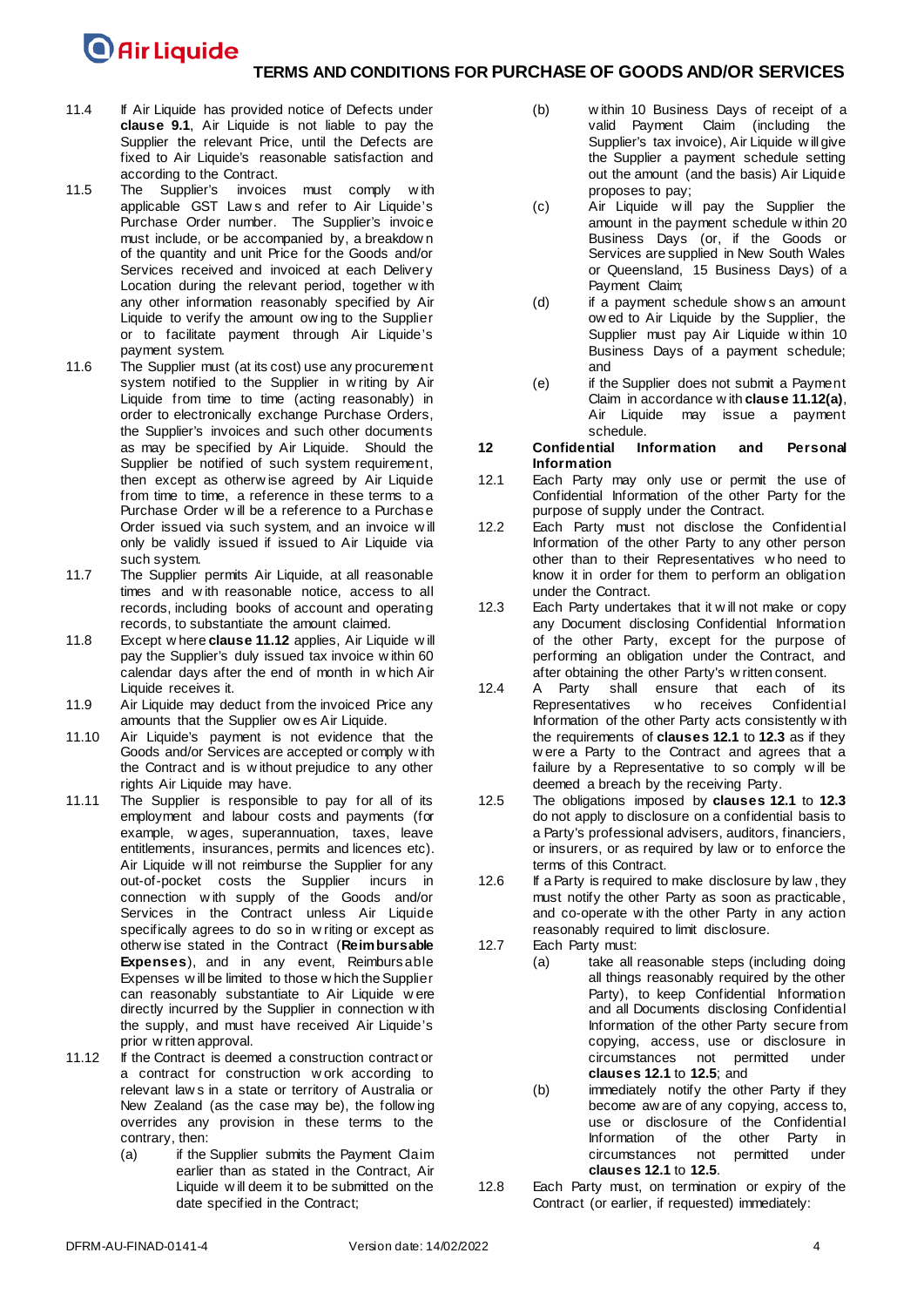- (a) return to the other Party or, destroy or<br>delete, all documents disclosing documents Confidential Information of the other Party;
- (b) return to the other Party or, destroy or delete, all other property, documents or material belonging to the other Party; and
- (c) delete any computer program or data containing Confidential Information of the other Party from any storage device;
- in the possession of the first Party or their officers, independent contractors or employees at that time.
- 12.9 Each Party must provide to the other Party as soon as practicable a w ritten statement that they have returned to the other Party or, destroyed or deleted, all Documents and other property referred to in **clause [12.8](#page-3-5)** and made the required deletions from any storage device forming part of any computer.
- 12.10 Where the information disclosed in connection w ith the Contract is Personal Information, and irrespective of w hether such information is also Confidential Information, then w ith respect to such Personal Information, each Party must (and must ensure that its officers, employees and officers, employees and independent contractors):
	- (a) comply w ith all applicable privacy law s in any country in w hich such Personal Information is received, collected, held, used or disclosed by the receiving Party and, to the extent that different privacy law s apply to the Supplier, the Supplier shall comply w ith the obligations applicable to Air Liquide under the privacy law s applicable to Air Liquide as if they w ere binding on the Supplier;
	- (b) not transfer Personal Information internationally to any person w ithout the w ritten consent of the other Party;
	- (c) co-operate w ith the other Party to enable the other Party to comply w ith privacy law s;
	- (d) co-operate w ith the other Party in the resolution of any complaint alleging breach of privacy law s or a privacy policy by that other Party in relation to Personal Information disclosed by the other Party; and
	- (e) notify the other Party immediately upon becoming aw are of a Data Breach or suspected Data Breach in relation to Personal Information held in connection w ith the Contract.
- 12.11 The Supplier authorises Air Liquide to collect, use and disclose Personal Information it discloses to Air Liquide in accordance w ith the AU/NZ Privacy Policy and AU/NZ Credit Reporting Policy, which<br>can be accessed at can be accessed at https://industry.airliquide.com.au/privacy, except to the extent the Supplier notifies Air Liquide that it opts out.
- **13 Ownership and Assignment of Intellectual Property**
- 13.1 The Supplier agrees that all Intellectual Property in Project Material shall be Air Liquide's exclusive property. The Supplier assigns absolutely to Air Liquide, w ith effect from the date of this Contract, the w hole of the Supplier's interest in any Intellectual Property in Project Material existing at the date of this Contract, including the assignment of the right to bring legal proceedings, and to obtain any relief to w hich the Supplier w ould have been

entitled but for this clause, in respect of any infringement of any rights included in the Intellectual Property in Project Material occurring before or after the date of this Contract.

- 13.2 The Supplier must notify Air Liquide promptly of any Project Material produced, created or developed by the Supplier's officers, independent contractors or employees.
- <span id="page-4-0"></span>13.3 The Supplier assigns to Air Liquide absolutely, by w ay of assignment of future copyright, the w hole of the Supplier's interest in the copyright in any country that permits the assignment of future copyright, in any Project Material w hich comes into existence after the date of this Contract.
- 13.4 The Supplier agrees to assign to Air Liquide absolutely all the Supplier's title to and interest in the Intellectual Property throughout the w orld w hich comes into existence in any Project Material after the date of this Contract, and is not assigned by **clause [13.3](#page-4-0)**.
- 13.5 The Supplier agrees to do all acts and execute all documents, and to ensure that the Supplier's officers, independent contractors or employees do all acts and execute all documents, necessary to secure Air Liquide's ow nership of the entire Intellectual Property in respect of all Project Material. The Supplier irrevocably appoints each of Air Liquide's directors from time to time severally as the Supplier's attorneys to do all acts and execute all documents w hich the Supplier is obliged to do or execute by this clause.
- 13.6 The Supplier must tell Air Liquide if there is any suspected, threatened or actual infringement of any Intellectual Property in the Project Material. The Supplier agrees to provide any assistance reasonably required by Air Liquide in relation to the enforcement of any Intellectual Property in Project Material against third parties. Air Liquide shall reimburse the Supplier for all reasonable costs and expenses incurred by the Supplier in providing such assistance, provided such expenses do not, in any w ay, result from a breach of this Contract by the Supplier.
- 13.7 The Supplier grants Air Liquide a non-exclusive, w orld-w ide, perpetual, royalty free licence to use, reproduce and exploit (and to sub-license third parties to use, reproduce and exploit) any of the Supplier's Background Material to the extent useful or necessary to develop, reproduce, use or exploit any Project Material or to obtain the full benefit of this Contract.
- 13.8 Air Liquide grants the Supplier a non-exclusive, w orld-w ide, revocable, royalty free licence to use, reproduce, and exploit, (and to sub-license any third party approved in w riting by Air Liquide to use, reproduce and exploit) any of Air Liquide's Background Material and Project Material to the extent necessary for the Supplier to comply w ith the Contract.
- <span id="page-4-1"></span>13.9 The Supplier w arrants that Air Liquide's use, reproduction or exploitation of the Supplier's Background Material, the Project Material or the Deliverables w ill not infringe the rights, including Intellectual Property, of any third party.
- 13.10 Without limitation to any other remedy that Air Liquide may have, if the Supplier has breached **clause [13.9](#page-4-1)**, the Supplier must, at no cost to Air Liquide, procure all licences and consents necessary to enable Air Liquide to obtain the full benefit of this Contract.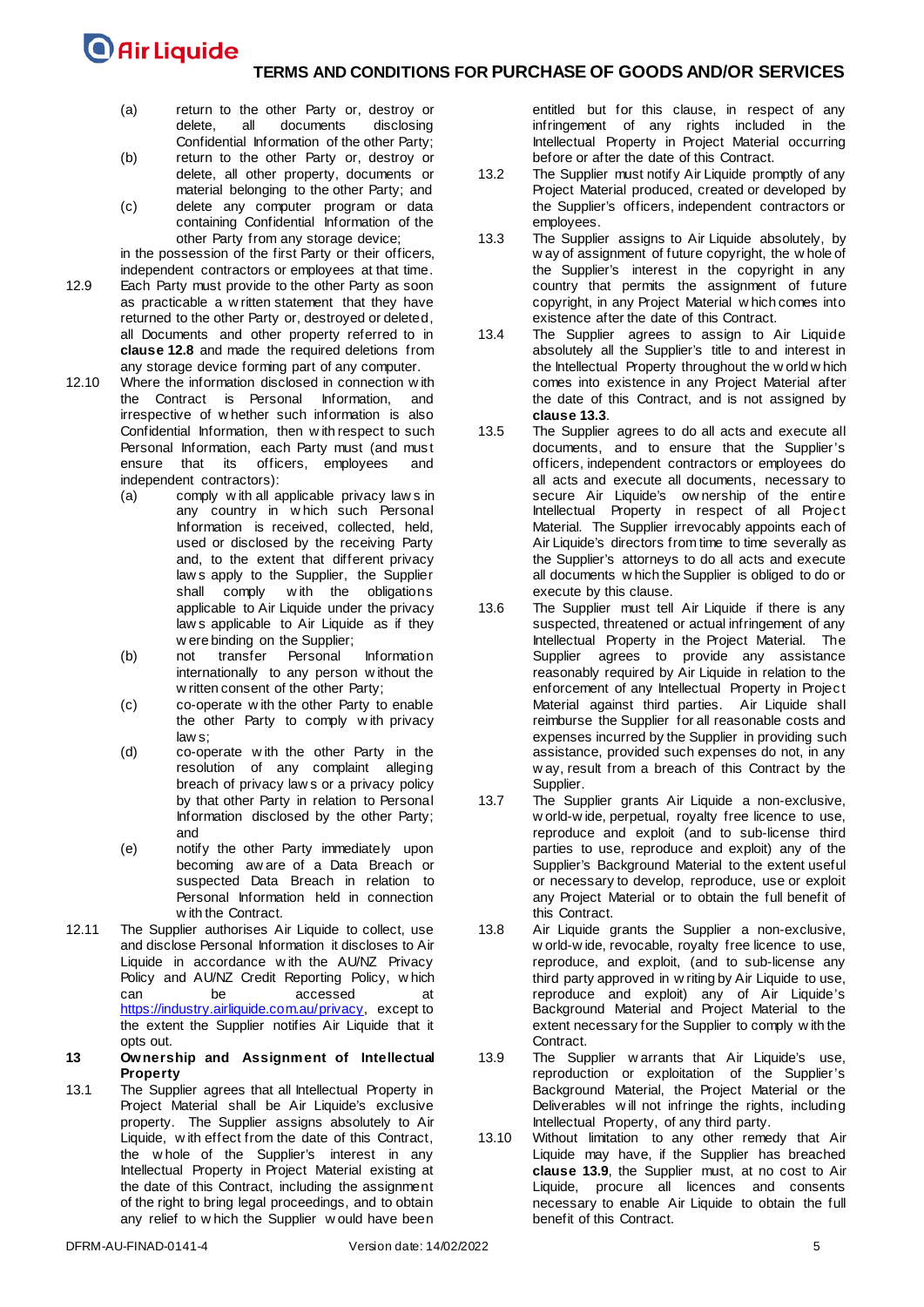### **TERMS AND CONDITIONS FOR PURCHASE OF GOODS AND/OR SERVICES**

## **14 Insurance**

- The Supplier must take out and maintain all insurances required by law and w hich w ould customarily be taken out by a prudent business operator supplying similar goods or services to those supplied by the Supplier under the Contract. Those insurances shall be on terms and w ith an insurer satisfactory to Air Liquide (acting reasonably) and, except to the extent Air Liquide otherw ise agrees, must include:
	- (a) product liability insurance on an occurrence basis of not less than \$20 million in the aggregate;
	- (b) public liability insurance on an occurrence basis of not less than \$20 million per event;
	- (c) professional indemnity insurance on a claims made basis of not less than \$10 million per event;
	- (d) in Australia (w here applicable), w orkers<br>
	compensation insurance including compensation common law liability insurance for all of the Supplier's employees and w orking directors, w hich complies w ith the law s in force in the place w here services are to be supplied (w hich in the case of Australia, shall be the relevant State or Territory); and
	- (e) equipment/property insurance for any property ow ned by the Supplier.

If Air Liquide asks, the Supplier must immediate ly give Air Liquide evidence of the currency of these insurances.

## <span id="page-5-1"></span>**15 Compliance**

- The Supplier w arrants that the operation of the Supplier's business complies with all law s, including law s relating to employment, the environment and health and safety, bribery and corruption. The Supplier also w arrants that the Supplier and the Key Personnel, as w ell as any other officers, employees and independent contractors engaged by it to perform this Contract, have:
	- (a) not been prosecuted or fined in relation to health, safety or environmental law s or matters (w hich the Supplier has not fully disclosed to Air Liquide prior to entry into the Contract);
	- (b) no actual or perceived conflict of interest w ith Air Liquide; and
	- (c) the necessary experience, skills, qualifications, know ledge, competence, licences and permits to perform the Contract.
- 15.2 If Air Liquide asks, the Supplier must immediate ly give Air Liquide evidence of the currency of any licences, permits or relevant qualifications.
- 15.3 The Supplier must:
	- (a) keep and make available to Air Liquide on request, during the term of the Contract and for no less than tw o years after its expiration or termination, all documentation evidencing the Supplier has complied w ith, and is complying w ith, its obligations under the Contract; and
	- (b) respond to any reasonable request for such information, access or documents from Air Liquide w ithin 10 Business Days of such request.
- 15.4 Each Party agrees to comply with all laws and regulations applicable in connection w ith entering into the Contract and supplying the Goods or Services generally, including in particular as concerns anti-corruption.
- 15.5 Each Party w ill implement policies and procedures to foster compliance w ith anti-corruption and antibribery. If the Supplier does not have its ow n code of conduct addressing anti-corruption behaviour, the Supplier agrees to adhere to the principles stated in the Air Liquide Group Code of Conduct, available at the link: https://industry.airliquide.com.au/csr w hen carrying out any activity in connection w ith the Contract and to take reasonable and customary measures to ensure that the Supplier's officers, employees and<br>independent contractors implement these independent contractors implement principles w hen carrying out any activity in connection w ith this Contract.
- 15.6 For information as to Air Liquide's Whistleblow er Policy, refer to

https://industry.airliquide.com.au/csr.

## <span id="page-5-2"></span>**16 Modern Slavery**

- For information as to Air Liquide's Modern Slavery policy and to Air Liquide's most recent Modern<br>Slavery Statement. refer to Statement, refer to https://industry.airliquide.com.au/csr.
- 16.2 The Supplier w arrants that it does not know ingly, and covenants that it w ill not know ingly:
	- (a) engage in any form of Modern Slavery;
	- (b) engage a Tier 1 Supplier w hich in any way engages in any form of Modern Slavery; and
	- (c) give or receive goods or services from, or otherw ise deal w ith, a Tier 1 Supplier w hich in any w ay engages in any form of Modern Slavery.
- <span id="page-5-0"></span>16.3 The Supplier w ill:
	- (a) comply with Modern Slavery Law s;<br>(b) treat all its Workers with dignity
	- treat all its Workers with dignity and respect;
	- (c) not apply any form of threat, coercion, violence (including corporal punishment) or deception to any Worker;
	- (d) not discriminate against any Worker on the basis of any attribute protected by any anti-discrimination law ;
	- (e) do all that it reasonably can to ensure that all entities in its Supply Chains treat their Workers in a manner consistent w ith this **claus[e 16.3](#page-5-0)**.
- 16.4 The Supplier w ill, on Air Liquide's request:
	- (a) provide a w ritten statement confirming that it, all its Related Companies and all its Tier 1 Suppliers, are not in any w ay involved in any form of Modern Slavery; and
	- (b) take all reasonable steps to procure a w ritten statement from any entity in any of its Supply Chains confirming that, that entity is not in any w ay involved in any form of Modern Slavery.
- 16.5 The Supplier w ill, w henever requested by Air Liquide, disclose all suppliers of goods or services in its Supply Chains (as at the time of the request) relevant to the supply of goods or services to Air Liquide.
- 16.6 In the event the Supplier identifies an occurrence or risk of Modern Slavery in its ow n operations or w ithin its Supply Chains, it w ill immediately: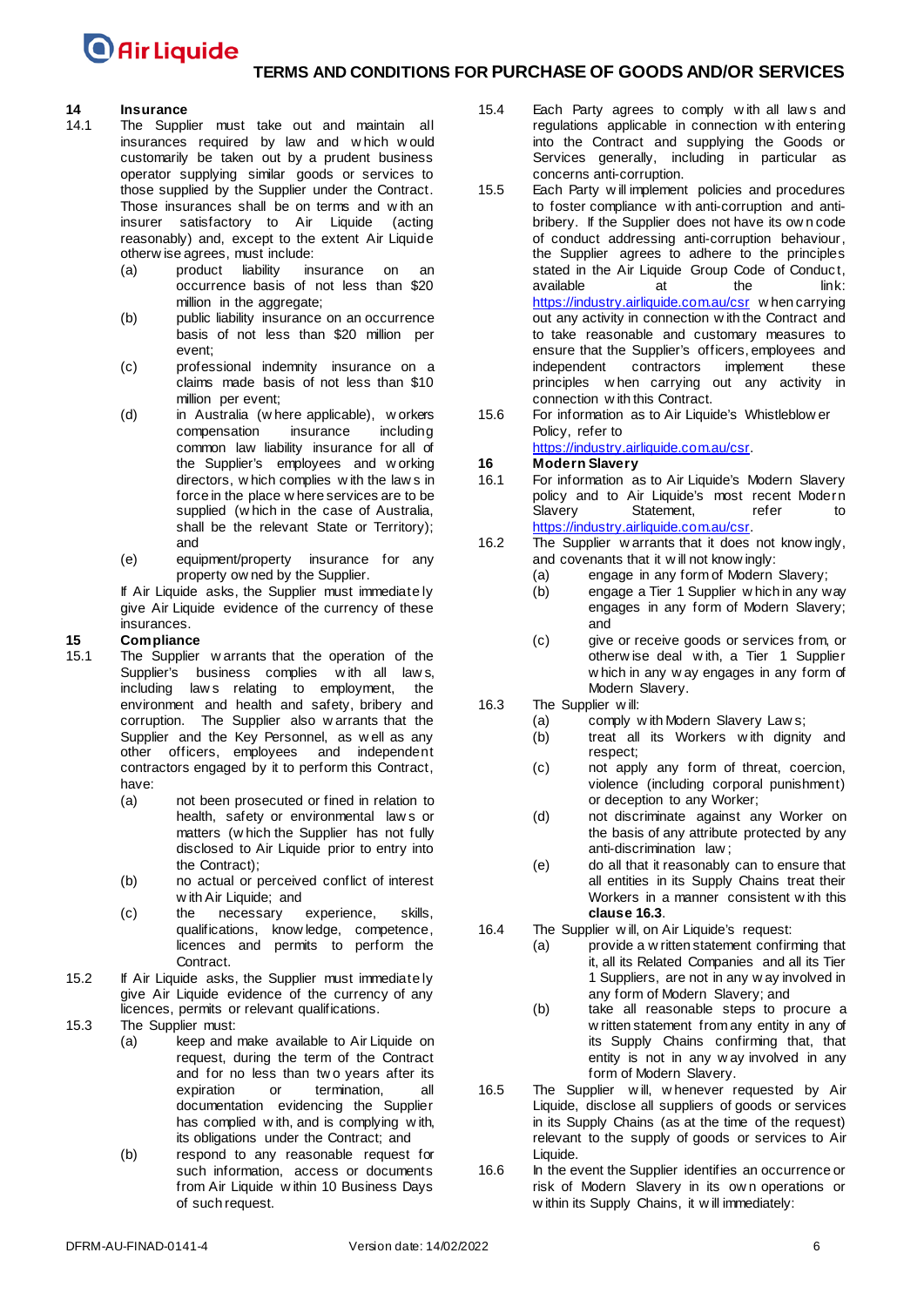- (a) take reasonable and appropriate steps to rectify that occurrence or mitigate that risk (including provision of an appropriate remedy for the victim of that occurrence); and
- (b) notify Air Liquide of that occurrence or risk and the steps taken by the Supplier to rectify that occurrence or mitigate that risk.

## **17 Corporate Social Responsibility**

- The Supplier acknow ledges that it has read and accepted Air Liquide's [Supplier Code of Conduct,](https://www.airliquide.com/sites/airliquide.com/files/2018/06/01/en-air-liquide-supplier-s-code-of-conduct-2018.pdf) which can also be accessed at  $\frac{h_{\text{th}}}{h_{\text{th}}}$  https://industry.airliquide.com.au/csr. The Air https://industry.airliquide.com.au/csr. Liquide Supplier Code of Conduct sets out the standards of business ethics, human rights and labour standards as w ell as its approach to the environment and the community w hich Air Liquide expects its suppliers to observe.
- <span id="page-6-0"></span>17.2 Air Liquide reserves the right to verify the Supplier's compliance w ith the rules set forth in the Air Liquide Supplier Code of Conduct and provisions of the Contract in any form Air Liquide chooses (acting reasonably), w hether by w ay of asking the Supplier (at its cost) to complete a questionnaire or to participate in an audit, issued or conducted by Air Liquide or by a third party engaged by Air Liquide. If Air Liquide identifies any shortcomings or areas for improvement after assessing the Supplier's compliance, Air Liquide may issue the Supplier a Rectification Plan and the Supplier must promptly implement initiatives to address those shortcomings and to make those improvements.
- 17.3 Where appropriate, Air Liquide may also request from the Supplier reasonable evidence that the Supplier has in place systems and procedures to manage and monitor its safety performance (including number of lost-time accidents and the number of non-lost time accidents and the accident frequency rate of employees, subcontractors and temporary w orkers) as w ell as use of w ater and energy consumption, greenhouse gas (GHG) emissions and other w astes and discharges.
- 17.4 If Air Liquide requests, the Supplier will provide Air Liquide w ith reasonable evidence that the Supplier has implemented a commitment like the Air Liquide Safety Pledge (a copy of w hich is available at [https://industry.airliquide.com.au/safety\)](https://industry.airliquide.com.au/safety) where the Supplier requires its employees to evidence their commitment to w orking safely every day.

### **18 Default, Suspension and Termination**

- If the Supplier is unable to pay the Supplier's debts or expenses w hen they fall due, the Supplier must tell Air Liquide immediately. If the Supplier suspends payments or, in Air Liquide's reasonable view , has payment or liquidity problems, Air Liquide may ask the Supplier to promptly provide Air Liquide w ith reasonable financial information to assess the Supplier's ability to perform the Contract. Air Liquide w ill keep this information confidential and only use this information for the purpose of assessing the Supplier's ability to comply w ith the Contract and to exercise Air Liquide's rights under the Contract.
- 18.2 A Party may suspend the performance of its obligations under the Contract (by provision of w ritten notice to the other Party giving notice of the relevant ground) if: (a) the other Party is the subject of an Insolvency Event; or (b) the other Party or its officers, employees and independent contractors commit a material breach of **clauses [15](#page-5-1)** and **[16](#page-5-2)**,

until the failure has been remedied to the reasonable satisfaction of the other Party.

- 18.3 A Party may suspend the performance of its obligations under the Contract if it has reasonable grounds to consider that ongoing delivery of Goods or performance of Services at an Air Liquide site w hich is the Delivery Location is no longer safe, provided that in this event, it provides the other Party w ith reasonable prior w ritten notice (w hich in appropriate circumstances may be immediate) setting out the event or circumstance that renders such performance unsafe, and upon w hich such Party relies to suspend performance. Such suspension may continue only so long as, and to the extent, that performance w ould be unsafe. The Party responsible for the safety issue shall take steps to rectify or overcome the safety issue as<br>soon as practicable. Neither Party will be Neither Party will be responsible for any delay in delivery or performance resulting from suspension except to the extent such Party has caused or contributed to the safety issue. Nothing in the foregoing relieves the Supplier from its obligations in circumstances w here it has failed to alert Air Liquide to an issue of w hich it is aw are or w ould have been aw are had the Supplier made reasonable enquiries, examined all information relevant to the risks, contingencies and other circumstances having an effect on its obligations under the Contract and thoroughly investigated and satisfied itself as to the local and other conditions affecting performance of the Supplier's obligations under this Contract.
- 18.4 Without prejudice to any other rights of a Party in the Contract or at law , either Party may terminate the Contract immediately by giving the other Party notice if the other Party:
	- (a) is the subject of an Insolvency Event;
	- (b) commits any criminal offence in relation to bribery or corruption;
	- (c) fails to remedy a breach of the Contract w ithin 10 Business Days of w ritten notice requiring such remedy; or
	- (d) materially breaches the Contract and that breach is unable to be remedied.
- 18.5 Air Liquide may terminate the Contract in w hole or in part by notice in w riting immediately if:
	- (a) it has reasonable grounds to consider the Supplier is not able to pay the Supplier's debts, as and w hen they become due and payable;
	- (b) Air Liquide gives the Supplier notice in w riting of a breach and within twelve months of that notice, the Supplier commits a further breach of a substantially similar kind;
	- (c) if the Supplier fails to comply w ith Air Liquide's Rectification Plan under **clause [8.4](#page-2-0)** or **clause [17.2](#page-6-0)**; or
	- (d) the Supplier does anything that materially damages, or is likely to materially damage, Air Liquide's reputation, brand or goodw ill.
- 18.6 Subject to **clause [4.3](#page-0-2)**, if Air Liquide terminates the Contract, the Supplier forfeits any right to payment under the Contract (except for Goods and/or Services retained by Air Liquide) and Air Liquide can recover from the Supplier any costs, losses or damages suffered or incurred by Air Liquide that are in connection w ith the Supplier's breach of the Contract and/or such termination including any amounts already paid by Air Liquide for Goods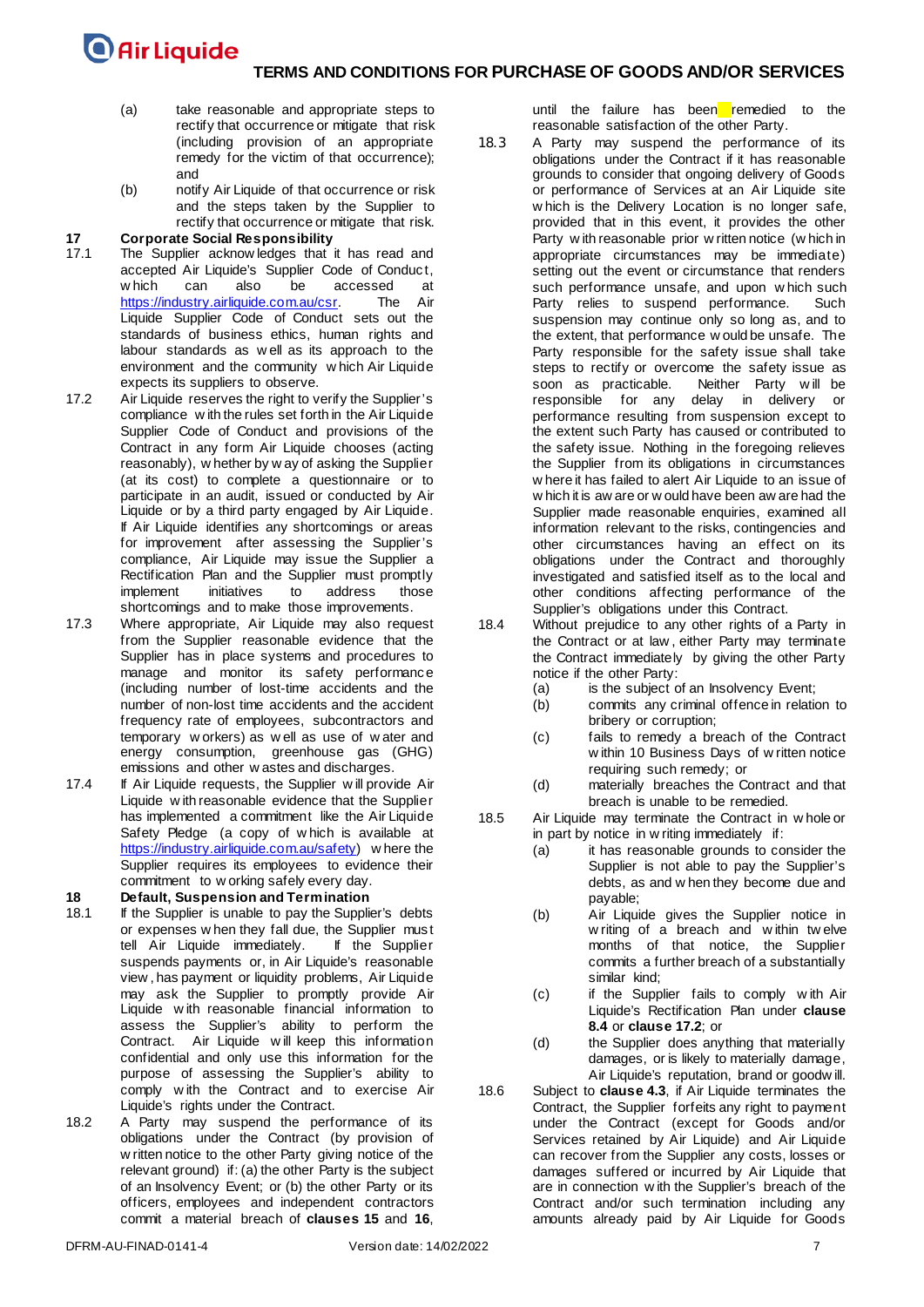and/or Services w hich have not been supplied or w hich have Defects or w hich have been rejected by Air Liquide.

18.7 Upon expiration or termination of the Contract, if requested by Air Liquide, the Supplier w ill fully cooperate in the transition of supply to a new supplier and promptly provide all information reasonably requested by Air Liquide to facilitate such transition.

### **19 Governing Law and Disputes**

- If the Goods or Services are being delivered or performed:
	- (a) in Australia, the Contract is governed by the Law s of the State or Territory in w hich the Goods or Services are to be delivered or performed, except if the Contract involves supply in more than one State or Territory of Australia, in w hich case the Law s of the State or Territory in Australia in w hich the relevant Air Liquide entity has its registered office applies; or
	- (b) in New Zealand, the Contract is governed by the Law s of New Zealand,

and in each case the Parties submit to the exclusive jurisdiction of the courts in the applicable jurisdiction specified above.

- <span id="page-7-1"></span><span id="page-7-0"></span>19.2 Unless a Party is seeking urgent interlocutory relief, the Parties shall comply w ith this dispute resolution process before resorting to litigation in respect of any dispute w hich arises under or in connection w ith the Contract (**Dispute**).
	- (a) The Supplier's senior manager and Air Liquide's senior manager w ill try to resolve the Dispute w ithin 10 Business Days of either Party giving notice that there is a Dispute (**Dispute Notice**).
	- (b) If that fails, the Dispute w ill be referred to mediation. The Parties w ill endeavour to agree upon a mediator. If the Parties do not reach agreement w ithin five (5) Business Days of the meeting referred to in **clause [19.2](#page-7-0)[\(a\)](#page-7-1)**, the Parties w ill request the chairperson for the time being of the Resolution Institute (or their designated representative) in Australia (if Goods or Services are supplied in Australia) or in New Zealand (if Goods or Services are supplied in New Zealand) to select a<br>mediator. The mediation shall be The mediation shall be conducted in Melbourne or Auckland (as applicable). The role of a mediator is to assist in negotiating a resolution of the Dispute. The mediator shall conduct the mediation in accordance w ith the guidelines agreed betw een the Parties or, if the Parties cannot agree these w ithin 10 Business Days follow ing appointment of the mediator, in accordance w ith the guidelines set by the mediator. A mediator may not make a binding decision in relation to the Dispute unless the Parties agree in w riting. The costs and expenses of the mediator shall be shared by the Parties equally. If the mediation fails, either Party can commence legal proceedings.
	- (c) Despite a Dispute, the Contract must be performed, except nothing in this **clause [19.2](#page-7-0)** applies to impair, delay or otherw ise prejudice the exercise by a Party of any other right it has under the Contract

(including w ithout limitation any right of termination).

## **20 Other**

- All indemnities and any clauses in the Contract w hich expressly or impliedly have effect after termination w ill continue to be enforceable after termination.
- 20.2 There is no relationship of agency, partnership or employment betw een the Parties, and the Supplier has no authority to bind Air Liquide to any third party.
- 20.3 The failure of either Party to exercise any right arising as a result of a breach by the other w ill not w aive that right, nor w ill any practice developed betw een the Parties w aive or lessen their rights under the Contract.
- 20.4 The Contract contains the entire agreement betw een the Parties and supersedes all earlier negotiations, representation or agreements w ith respect to its subject matter.
- 20.5 The Contract may only be changed by w ritten agreement betw een the Parties and it may be executed in counterparts.
- 20.6 The Supplier must not:
	- (a) subcontract the supply of the Goods and/or Services; and/or
	- (b) assign any right in the Contract or novate it,

w ithout Air Liquide's w ritten consent. Air Liquide's consent may be subject to further terms that it decides, and (except if it agrees to a novation) the Supplier remains fully responsible for the performance by other persons of the Contract and is liable for any of their breaches, acts or omissions and such other person engaged as a subcontractor shall not be permitted to further subcontract to a third party. Air Liquide's consent to assignment, novation or subcontracting may not be inferred only from its acceptance of Goods or Services from another person other than the Supplier.

- 20.7 The United Nations Convention on Contracts for the International Sale of Goods does not apply to the Contract.
- 20.8 Each clause of the Contract, and each part of each clause, must be read as a separate and severable provision. If any provision is found to be void or unenforceable, that provision may be severed and the remainder of the Contract must be interpreted as if the severed provision never existed.
- 20.9 A reference to \$ or dollar is to Australian currency w here the purchaser is an Air Liquide entity in Australia, or to New Zealand currency w here the purchaser is Air Liquide New Zealand Limited.
- 20.10 The follow ing definitions apply unless the context requires otherw ise:

**Acceptance Testing** means such tests of the Goods as are reasonably required by Air Liquide in order to determine w hether the Goods comply w ith the requirements of the Contract, including against any specific acceptance criteria in the Contract.

**Air Liquide** means (as the context requires) means **Air Liquide Australia Limited** ABN 57 004 385 782, or **Air Liquide Australia Solutions Pty Ltd** ABN 78 602 866 106 (in each case of Level 12, 600 St Kilda Road, Melbourne, Victoria 3004, Australia) or **Air Liquide Healthcare Pty Ltd** ABN 41 002 653 045 or **Healthy Workplace Solutions Pty Ltd** ABN 35 121 729 584 trading as Healthy Sleep Solutions (in each case of Level 4, Suite 4, 247 Cow ard Street, Mascot NSW 2020, Australia) or **Air Liquide New Zealand Limited**  Company NZBN 9429032036121 of 19 Maurice Road,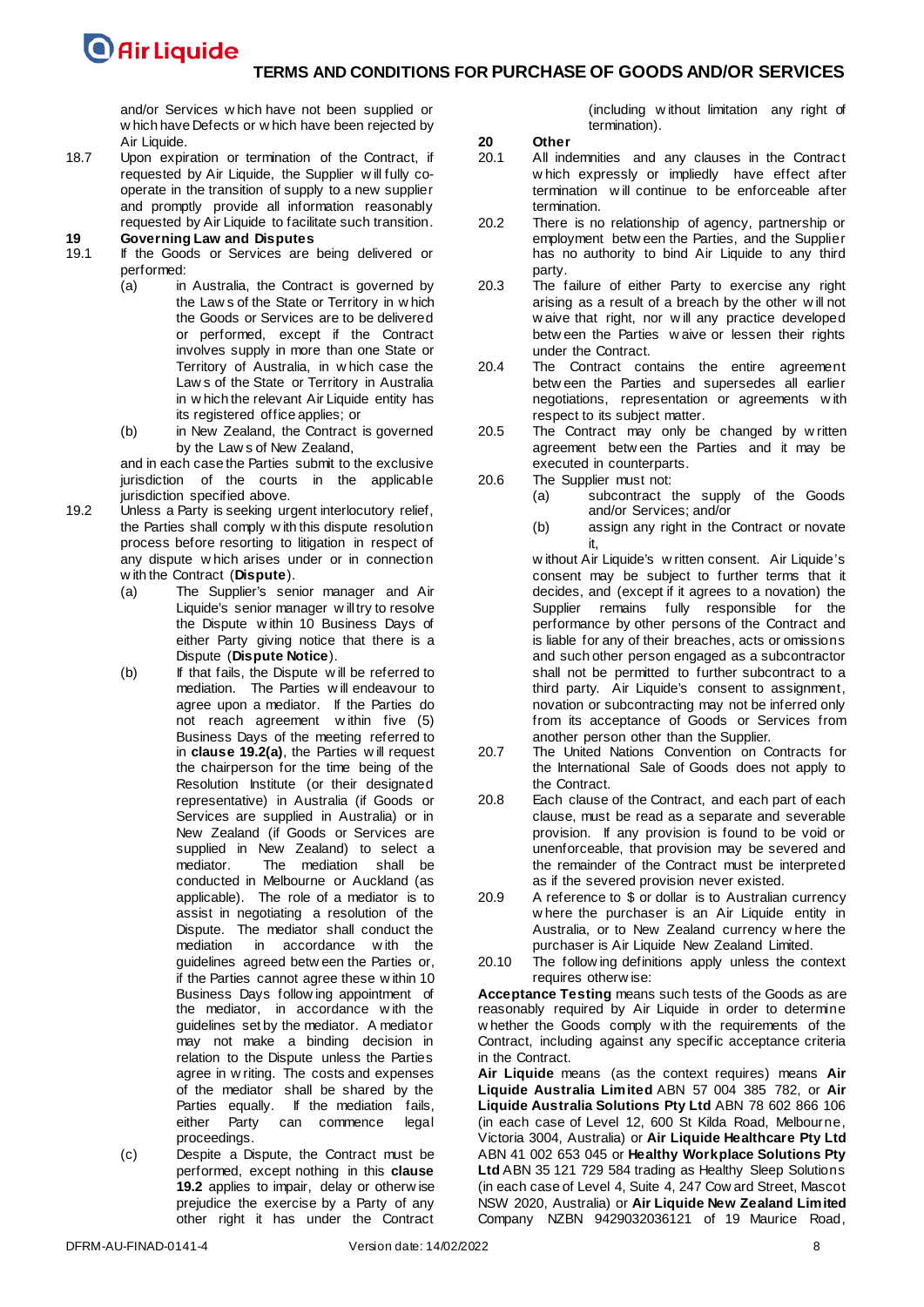#### **TERMS AND CONDITIONS FOR PURCHASE OF GOODS AND/OR SERVICES**

Penrose, Auckland 1061, New Zealand, w hichever is stated to be the purchaser in the Purchase Order or Contract.

**Background Material** means the Material of a Party that is in existence at the date of this Contract, or comes into existence after the date of this Contract, that w as created or developed otherw ise than for the purpose of this Contract.

**Business Day** means a day in the place w here the Goods and/or Services are to be supplied (w hich in the case of Australia, shall be the relevant State or Territory) that is not a w eekend or public holiday and on w hich banks are open for business generally.

**Confidential Information** of a Party includes all information relating to that Party's Background Material, the Project Material and any other information of a Party, w hether disclosed by that Party to the other Party, or created or discovered by the other Party under or in anticipation of the Contract, and includes the terms of the Contract. Confidential Information of a Party does not include information w hich:

- (a) w as law fully know n to the other Party or in the other Party's possession prior to it being disclosed; or
- (b) is or becomes generally available in the public domain other than as a result of disclosure by a Party or their officers, employees and independent contractors in breach of this Contract or in breach of any other obligation of confidence.

**Contract** means an executed agreement and/or accepted Purchase Order w hich incorporates these terms.

**Contract Documentation** means any documentation relating to Air Liquide's requirements for the Goods or Services w hich is incorporated, including by reference, into the Contract.

**Contract Representative** means a party's representative for administering the Contract, as nominated by such party from time to time.

**Costs** means loss, costs, liabilities, expenses (including legal expenses on a full indemnity basis), including as a result of any claims, suits, actions, demands, judgments and aw ards brought or issued against Air Liquide and costs, damages or other monies paid or payable by Air Liquide to any customer, end user or other Party as a result of Defects, and includes any costs or liabilities incurred by Air Liquide for transport, carriage, labour costs, assembly and disassembly costs, cost of materials and cost of incoming goods control and any costs as a result of or in connection w ith any recall necessitated because of Defects.

**Data Breach** means an incident in w hich there has been unauthorised access to, unauthorised disclosure of, or loss of, Personal Information held by a Party on behalf of the other Party as w ell as any accidental or unlaw ful destruction or alteration of Personal Information, held by a Party on behalf of the other Party.

**Defects** means any failure to comply w ith the w arranties contained in **clause [7.1,](#page-1-2) [7.2](#page-1-3)** and **[8.1](#page-1-4)**, including a defect w hich crystallises w ith respect to a particular Good during the Defects Liability Period. Defects includes a defect w hich affects a batch of Goods delivered during the Defect Liability Period, even if the relevant failure of a particular Good does not appear w ith respect to all Goods in the batch. Defect excludes a defect to the extent caused by negligent use, maintenance or storage by Air Liquide or any third party after the transfer of risk in the Goods to Air Liquide.

**Defects Liability Period** means (unless a longer period is specified in the Supplier's quotation or description of the Goods or Services, in w hich case it shall be such longer period):

- (a) in relation to the Goods, 36 months commencing on:
	- (i) w here Air Liquide is the end user, the date of Air Liquide's acceptance of the Goods; or
- (ii) w here Air Liquide is not the end user but onsupplies the Goods or incorporates them into or assembles them onto other goods w hich Air Liquide on-supplies, from the date of delivery to the end user of the Goods or the final product into or onto w hich the Goods have been incorporated or assembled; and
- (b) in relation to Services or Deliverables, 12 months after Air Liquide's acceptance of the relevant Services or Deliverables.

**Deliverables** means anything to be supplied by the Supplier under the Contract as part of or in connection w ith the performance of the Services.

**Delivery Date** means the date in the Contract or otherw ise agreed by the Parties in w riting or, if there is no date stated, a reasonable period after the date of Air Liquide's Purchase Order.

**Delivery Location** means the place w here the Goods and/or Services are to be delivered or supplied as specified in the Contract or as otherw ise agreed by the Parties.

**Document** includes films, tapes, disks, pictures, diagrams and any medium containing data in machine-readable form. **GST** means the tax payable on taxable supplies under the GST Law .

**GST Laws** means *A New Tax System (Goods and Services Tax) Act 1999* (Cth) or *Goods and Services Tax Act 1985*  (NZ), as applicable.

**Goods** means the goods specified in the Contract or otherw ise as agreed betw een the Parties.

- **Insolvency Event** means:
- (a) if a Party is a company, a Party is placed in receivership, has a liquidator appointed or enters into any other form of external administration or any arrangement w ith their creditors; a resolution is passed or proposed or a petition is presented or an application filed for its w inding up (w hich is not w ithdraw n, dismissed or set aside w ithin 10 Business Days) or the Party is deregistered;
- (b) if a Party is a person, the Party becomes bankrupt; or
- (c) execution is levied upon the Party's assets and is not satisfied w ithin 10 Business Days.

**Intellectual Property** includes present and future applications for registration of designs, and rights in relation to registered or unregistered designs; rights in relation to inventions, including patents, patent applications, rights of priority and the right to apply for grants of patents; copyright; EL rights and other rights in relation to circuit designs; applications for registration of trade marks, and rights in relation to registered or unregistered trademarks; and rights in relation to trade secrets and confidential information, throughout the w orld.

**Key Personnel** means specific people (if any) agreed by the Parties w ho must supply the Services or perform the obligations as stated in the Contract.

**Material** means all subject matter in w hich Intellectual Property may subsist.

**Milestone Date** means the date by w hich any agreed milestone must be achieved as set out in the Contract.

**Modern Slavery** means any conduct involving the use of any form of slavery, human trafficking, exploitation, forced labour practices or servitude to exploit children or other persons taking place in a supply chain, any other slaverylike practices and any other conduct constituting an offence and/or as otherw ise defined as Modern Slavery, under Modern Slavery Law s.

**Modern Slavery Laws** means any law s applicable to Air Liquide or the Supplier in Australia or New Zealand and/or w hich are otherw ise applicable to either of them from time to time, w hich law s prohibit certain slavery-like practices and/or